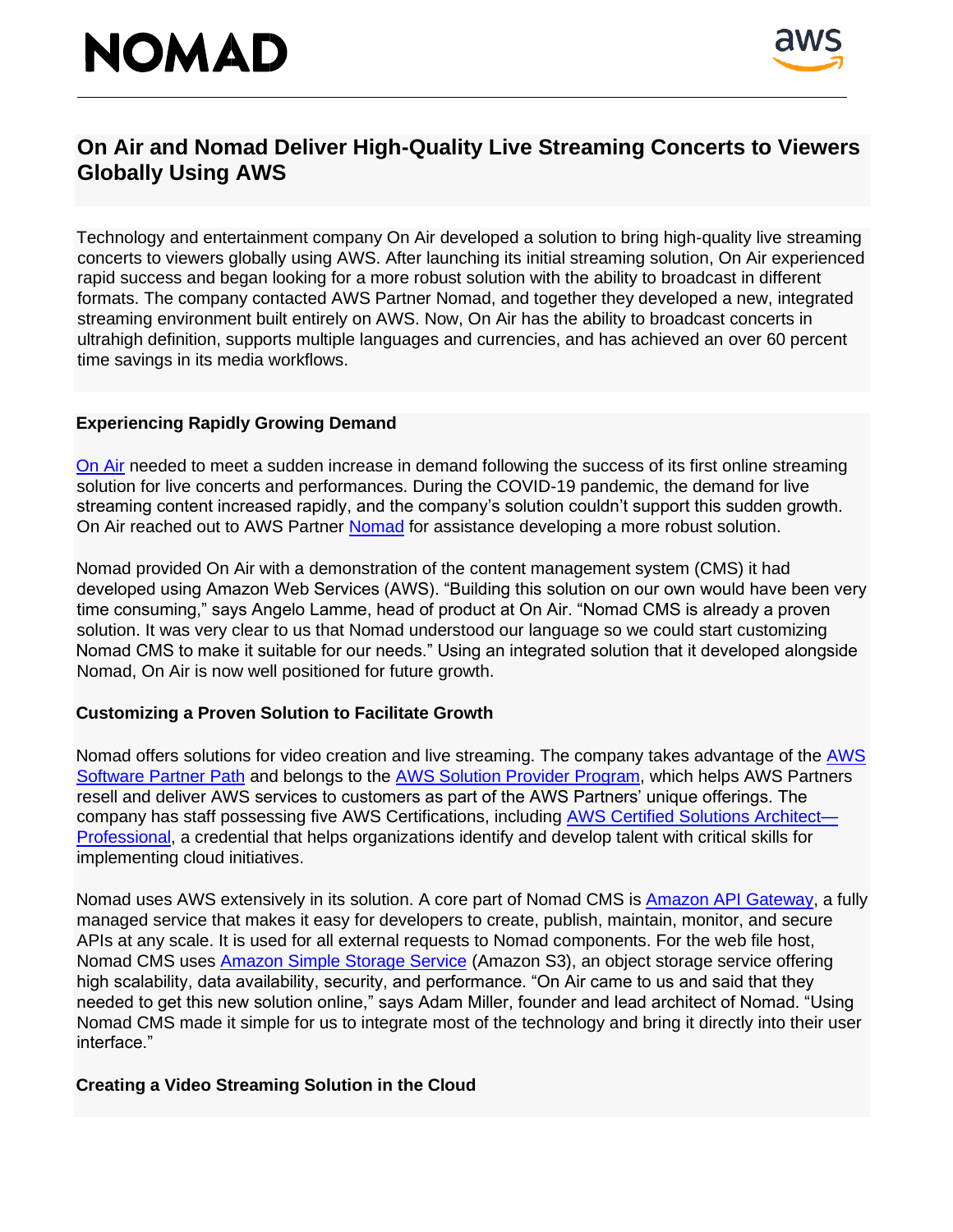## **NOMAD**



Nomad customized the solution it developed for On Air so that it could integrate seamlessly with On Air's existing online streaming solution. Nomad's solution became On Air's new backend, making it possible for On Air to focus on the front end of its solution. Nomad also improved the content management features of the solution, simplifying several processes for On Air, including finding its content definitions, managing the metadata and relationships, and creating a scalable, high-performance interface. Next, Nomad brought On Air's video streams online for increased ease of use in broadcasting the media. To transcode and package media into web-friendly formats for optimal playback, the solution uses [Media](https://aws.amazon.com/media-services/) [Services on AWS,](https://aws.amazon.com/media-services/) which lets users create digital content and build live and on-demand video workflows.

AWS Cloudfront was used as On Air's Content Delivery Network due to its capabilities and native integration with S3 and Elemental MediaLive. AWS Cloudfront is a world-class scalable distribution system fully capable of service On Air's live streaming and Video on Demand distribution needs. This capability is essential to On Air's business model of serving the artistic performance industry as an online distribution platform.

Nomad's installation automatically configured AWS CloudFront to serve On Air's S3-hosted content through pre-signed URLs secured to FIPS 140-2 encryption standards. Nomad also configured masked origins via AWS Origin Access Identities and set up dedicated AWS CloudFront distributions with bestpractice performance and security policies. In addition, Nomad configured policies to serve packaged distributions from AWS MediaStore containers through AWS CloudFront distributions to handle the large quantities of on-demand content processed through AWS MediaLive by On Air on behalf of its customers.

"What's nice is that through the power of the cloud, we have the ability to distribute it instantly with high performance," says Miller. "So when these big shows come online, we have the ability to scale it instantly from tens of thousands to hundreds of thousands, if not millions, of users, and you don't have to touch your infrastructure. It just works."

To manage user accounts, the solution employs **Amazon DynamoDB—a fully managed**, serverless, keyvalue NoSQL database designed to run high-performance applications at any scale—and [Amazon](https://aws.amazon.com/cognito/) [Cognito,](https://aws.amazon.com/cognito/) which businesses can use to add user sign-up, sign-in, and access control to web and mobile apps quickly and easily. To use the service, fans sign into their On Air accounts and click an event link. The virtual venue solution delivers high-definition video and audio using [AWS Elemental MediaLive,](https://aws.amazon.com/medialive/) a broadcast-grade live video processing service. "Until now, we've only been able to broadcast our events in high definition with stereo," says Lamme. "With the new solution that we've built based on Nomad CMS, we're now able to fully broadcast in ultrahigh definition using immersive audio technology." Additionally, working together with Nomad, On Air was able to customize the solution further to support multiple languages, currencies, and time zones.

Because its new solution was built on Nomad CMS, On Air was able to relaunch its virtual venue solution in less than 3 months. Using this solution, the company is realizing a more than 60 percent time savings in regard to its media workflow. With its old system, a facility partner would upload assets to a file transfer protocol server. On Air would then need to download the asset, reformat it, postprocess it, and upload it to a legacy video provider. Now, On Air doesn't need to worry about any of that. The facility partner uploads assets, AWS Elemental Services, which include MediaConvert and MediaPackage process the file, and it's ready for playout. "Everything is handled in a very elegant way by Nomad CMS," Lamme says. And for long-term storage of the original media files after transcoding, On Air uses **Amazon S3 Glacier**, which lets users choose from three archive storage classes optimized for different access patterns and storage duration.